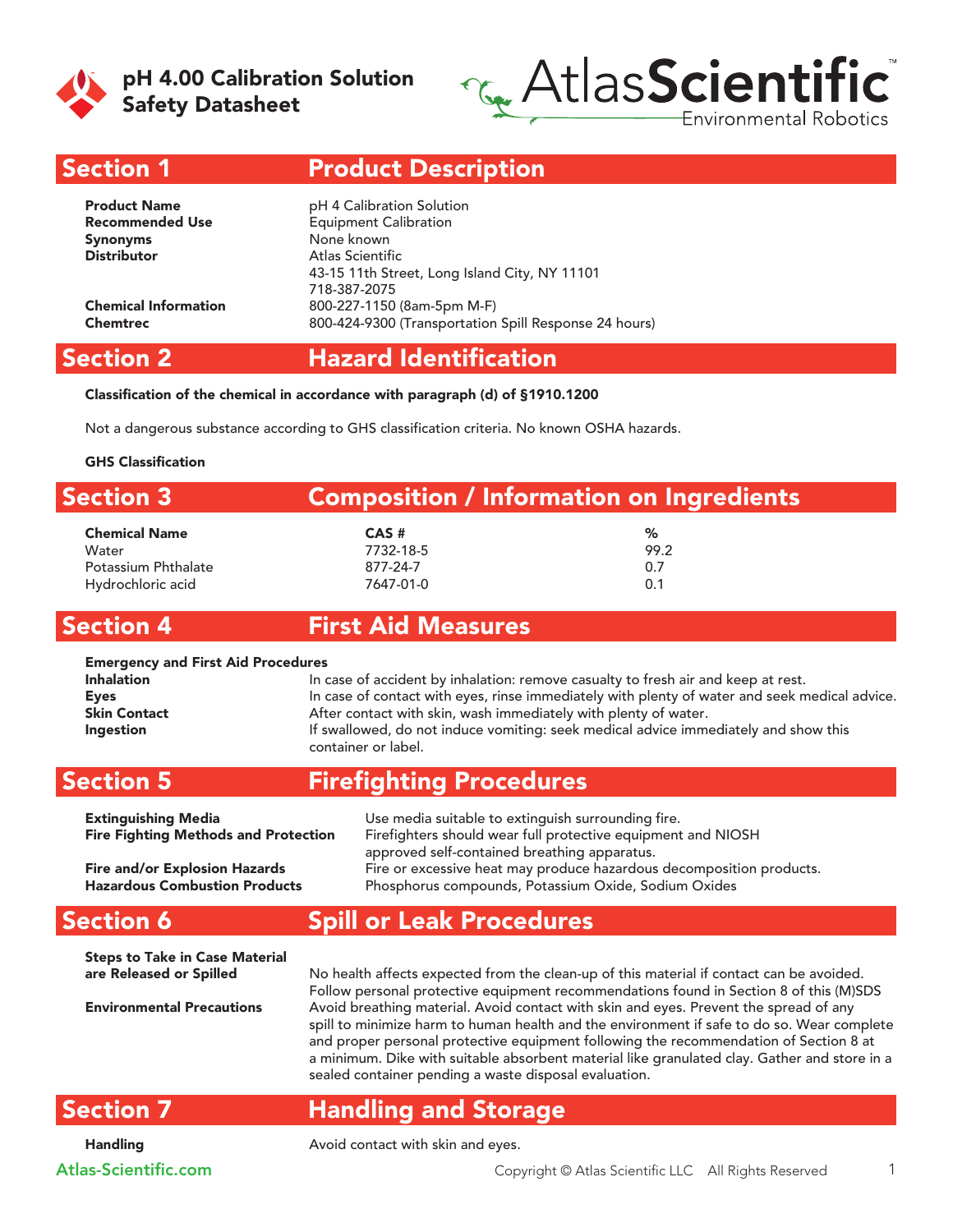



Storage **Keep container tightly closed in a cool**, well-ventilated place. Storage Code Green - general chemical storage

#### Section 8 Protection Information

|                               | <b>ACGIH</b>             |                                                       | <b>OSHA PEL</b>                                                                                                                                                                                                                                                                                                                                                       |        |
|-------------------------------|--------------------------|-------------------------------------------------------|-----------------------------------------------------------------------------------------------------------------------------------------------------------------------------------------------------------------------------------------------------------------------------------------------------------------------------------------------------------------------|--------|
| <b>Chemical Name</b>          | (TWA)                    | (STEL)                                                | (TWA)                                                                                                                                                                                                                                                                                                                                                                 | (STEL) |
| <b>Potassium Phthalate</b>    | N/A                      | N/A                                                   | N/A                                                                                                                                                                                                                                                                                                                                                                   | N/A    |
| Hydrochloric acid             | N/A                      | N/A                                                   | 2 mg/m3 TWA                                                                                                                                                                                                                                                                                                                                                           | N/A    |
| <b>Control Parameters</b>     |                          |                                                       |                                                                                                                                                                                                                                                                                                                                                                       |        |
| <b>Engineering Measures</b>   |                          | handling or using this product to avoid overexposure. | Local exhaust ventilation or other engineering controls are normally required when                                                                                                                                                                                                                                                                                    |        |
| <b>Personal Protective</b>    |                          |                                                       |                                                                                                                                                                                                                                                                                                                                                                       |        |
| <b>Equipment (PPE)</b>        |                          | Lab coat, apron, eye wash, safety shower.             |                                                                                                                                                                                                                                                                                                                                                                       |        |
| <b>Respiratory Protection</b> |                          |                                                       | No respiratory protection required under normal conditions of use.                                                                                                                                                                                                                                                                                                    |        |
| <b>Respirator Type(s)</b>     | wash station available.  |                                                       | None required where adequate ventilation is provided. If airborne concentrations are<br>above the applicable exposure limits, use NIOSH/MSHA approved respiratory protection.<br>Eye Protection Wear chemical splash goggles when handling this product. Have an eye                                                                                                  |        |
| <b>Skin Protection</b>        | work.                    |                                                       | Avoid skin contact by wearing chemically resistant gloves, an apron and other protective<br>equipment depending upon conditions of use. Inspect gloves for chemical break-through<br>and replace at regular intervals. Clean protective equipment regularly. Wash hands and<br>other exposed areas with mild soap and water before eating, drinking, and when leaving |        |
| <b>Gloves</b>                 | No information available |                                                       |                                                                                                                                                                                                                                                                                                                                                                       |        |

#### Section 9 Physical Data

Formula See Section 3 Molecular Weight No data available Appearance Colorless Red Depends upon product selection. The color additives do not affect product hazards. Liquid Odor None Odor Threshold No data available pH 4 Melting Point Estimated 0ºC Boiling Point 100ºC Flash Point No data available Flammable Limits in Air No data available

Vapor Pressure No data available Evaporation Rate (BuAc=1) No data available Vapor Density (Air=1) No data available

Specific Gravity Approx. 1 Solubility in Water Soluble Log Pow (calculated) No data available Autoignition Temperature No data available Decomposition Temperature No data available **Viscosity** No data available Percent Volatile by Volume No data available

### Section 10

Reactivity Data **Reactivity Not generally reactive under normal conditions.** Chemical Stability Stable under normal conditions.

Conditions to Avoid None known. Incompatible Materials Water-reactive materials Hazardous Decomposition Hazardous Polymerization Will not occur

Products **Sodium Oxides, Potassium Oxide, Phosphorus compounds**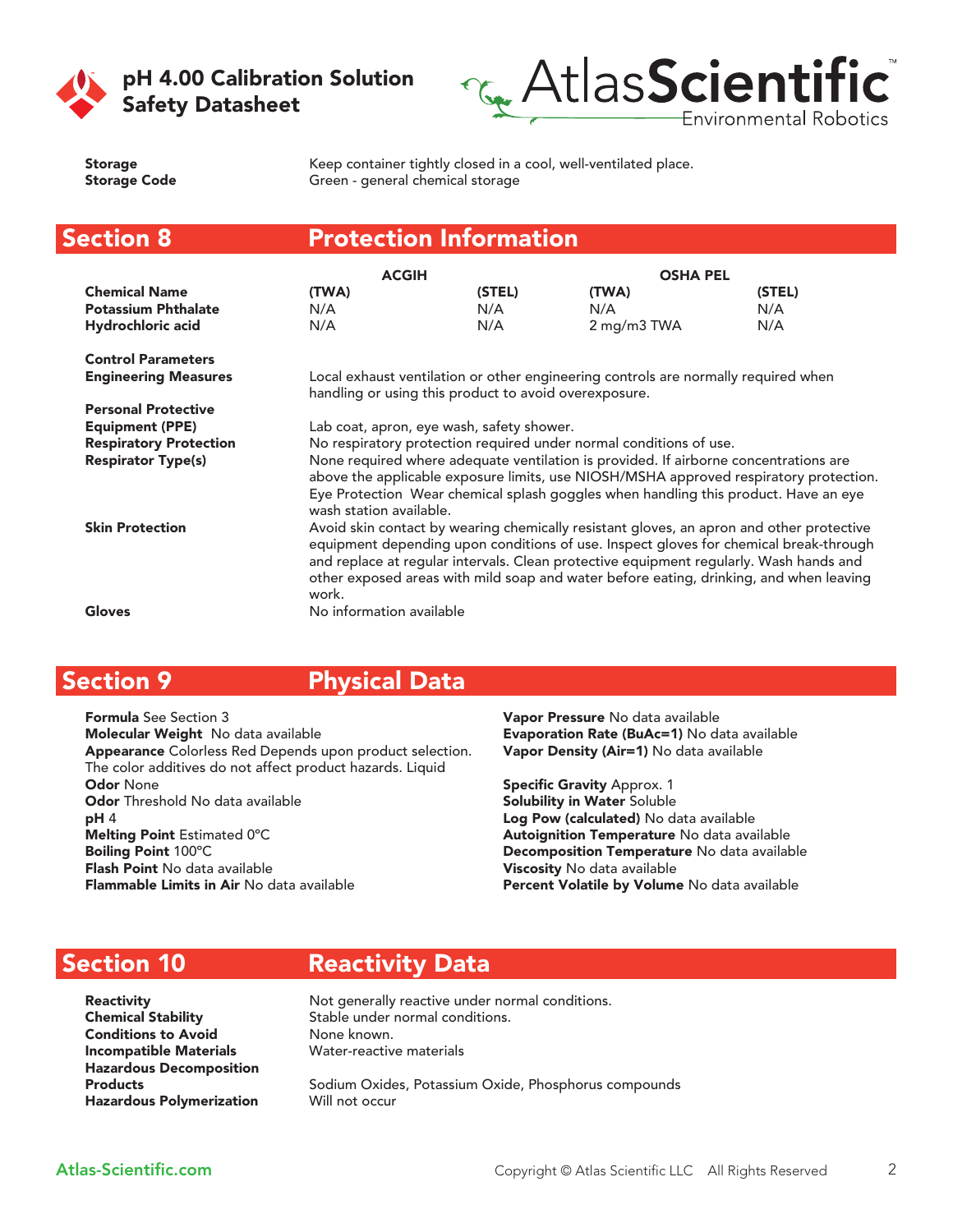

pH 4.00 Calibration Solution Safety Datasheet



#### Section 11

#### Toxicity Data

| <b>Routes of Entry</b><br><b>Symptoms (Acute)</b><br><b>Delayed Effects</b> | Ingestion, skin and eye contact.<br>No data available<br>No data available |                                           |                                       |                        |
|-----------------------------------------------------------------------------|----------------------------------------------------------------------------|-------------------------------------------|---------------------------------------|------------------------|
| <b>Acute Toxicity</b><br><b>Chemical Name</b><br>Water                      | <b>CAS Number</b><br>7732-18-5                                             | Oral LD50<br>Oral LD50 Rat<br>90000 mg/kg | <b>Dermal LD50</b>                    | <b>Inhalation LC50</b> |
| Potassium Phthalate                                                         | 877-24-7                                                                   | Oral LD50 Rat<br>3200 mg/kg               | Dermal LD50<br>Rabbit > 4640<br>mg/kg |                        |
| <b>Carcinogenicity</b>                                                      |                                                                            |                                           |                                       |                        |
| <b>Chemical Name</b>                                                        | <b>CAS Number</b>                                                          | <b>IARC</b>                               | <b>NTP</b>                            | <b>OSHA</b>            |
| Potassium Phthalate                                                         | 877-24-7                                                                   | Not listed                                | Not listed                            | Not listed             |
| Hydrochloric acid                                                           | 7647-01-0                                                                  | Not listed                                | Not listed                            | Not listed             |
|                                                                             |                                                                            |                                           |                                       |                        |

Chronic Effects

Mutagenicity No evidence of a mutagenic effect.

Teratogenicity No evidence of a teratogenic effect (birth defect).

Sensitization No evidence of a sensitization effect.

Reproductive No evidence of negative reproductive effects.

#### Target Organ Effects

 Acute Respiratory system, Cardiovascular system, Musculoskeletal system Chronic No information available

### Section 12

#### Ecological Data

**Overview:** This material is not expected to be harmful to the ecology. Mobility: This material is expected to have high mobility in soil. It absorbs weakly to most soil types. Persistence: Dissolved into water Bioaccumulation: Bioconcentration is not expected to occur. Degradability: No data **Other Adverse Effects:** 

CAS Number **Example 2** CAS Number **Example 2** Eco Toxicity Water 7732-18-5 No data available Potassium Phthalate 877-24-7

Hydrochloric acid **Acid** 7647-01-0 Aquatic LC50 (96h) Rainbow Trout 45.4 MG/L

### Section 13

### Disposal Information

Disposal Methods **Dispose in accordance with all applicable Federal**, State and Local regulations. Always contact a permitted waste disposer (TSD) to assure compliance. Waste Disposal Code(s) Not Determined

### Section 14

### Transport Information

Ground - DOT Proper Shipping Name Air - IATA Proper Shipping Name Not regulated for transport by US DOT. Not regulated for air transport by IATA.